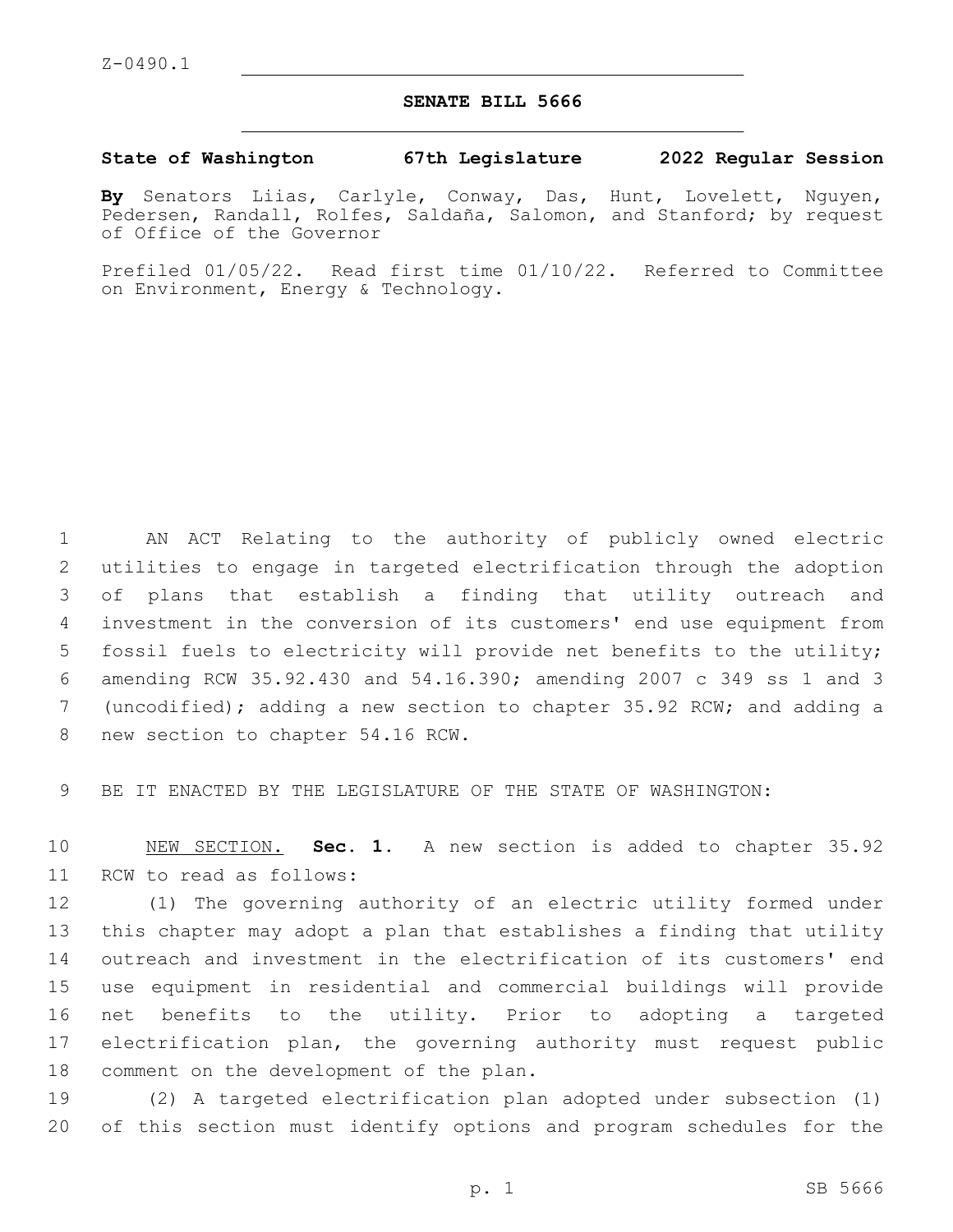targeted electrification of various energy end uses or energy 2 sources.

 (3) In adopting a targeted electrification plan under subsection (1) of this section, the governing authority of an electric utility formed under this chapter must determine that the sum of the benefits of a targeted electrification option equals or exceeds the sum of its costs. As part of this determination, the governing authority may differentiate the level of benefits and costs accrued to low-income customers, highly impacted communities, and vulnerable populations in the electric utility's service area, as those terms are defined in 11 RCW 19.405.020.

 (a) The benefits of targeted electrification considered by a 13 governing authority may include, but are not limited to, system 14 impacts, as well as the following:

 (i) Utility revenue from increased retail load from targeted 16 electrification:

 (ii) Distribution and transmission system efficiencies resulting from demand response or other load management opportunities, including direct control and dynamic pricing, associated with the 20 increased retail load;

21 (iii) System reliability improvements;

 (iv) Indoor and outdoor air quality benefits to existing utility customers and customers from projects constructed after the effective 24 date of this section;

 (v) Reductions in greenhouse gas emissions from existing utility customers and customers from projects constructed after the effective date of this section, taking into consideration the compliance obligations of the utility under chapter 70A.65 RCW and the statewide greenhouse gas emissions limits in RCW 70A.45.020;

 (vi) Public health benefits, such as resilience to extreme heat and wildfire smoke for low-income customers, highly impacted communities, and vulnerable populations as those terms are defined in 33 RCW 19.405.020; and

(vii) Other benefits identified by the governing authority.

 (b) The costs of targeted electrification considered by a governing authority must include, but are not limited to:

 (i) The electricity, which must be demonstrated to have, during the life span of the electric equipment, a lower greenhouse gas emissions profile than direct use natural gas or any other resources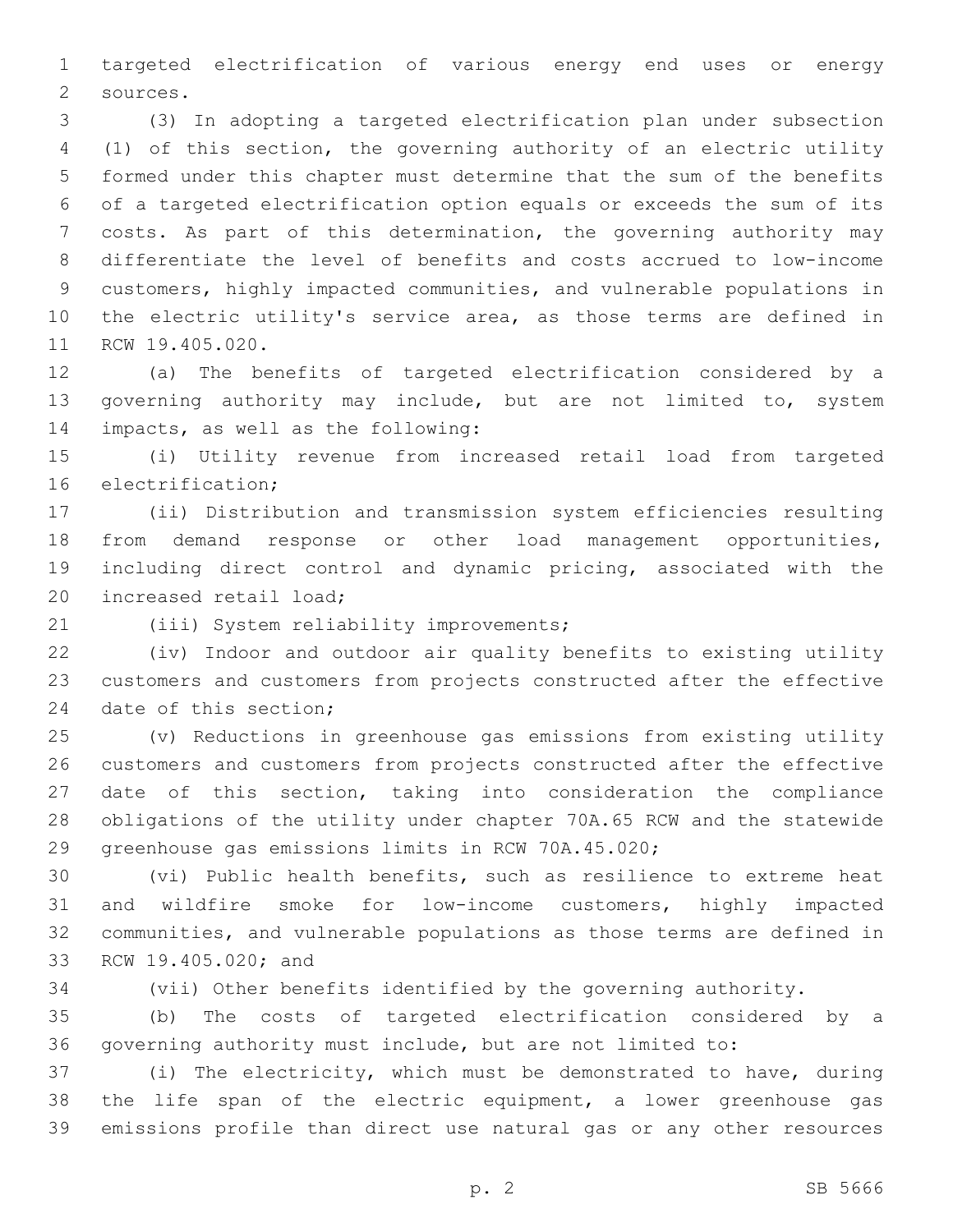used to serve or offset the increased retail load from targeted 2 electrification;

 (ii) Any upgrades to the utility's distribution or transmission system or load management practices and equipment made necessary by 5 the increased retail load; and

 (iii) The cost of the incentives, advertising, or other inducements used to encourage customers to electrify an energy end 8 use currently served by a different fuel source.

 (4) An electric utility formed under this chapter may, upon adopting a plan in accordance with subsection (1) of this section, offer incentives and establish other programs to accelerate the targeted electrification of homes and buildings for its customers, including the promotion of electrically powered equipment, advertising targeted electrification programs and projects, educational programs, and customer incentives or rebates. An electric utility offering these incentives and other programs must prioritize service to vulnerable populations and highly impacted communities in the electric utility's service area, as the terms are defined in RCW 19.405.020.

 (5) In complying with this section, an electric utility must, consistent with the requirements of RCW 19.280.030 and 19.405.140, ensure that all customers are benefiting from the transition to clean energy through the equitable distribution of energy and nonenergy benefits and reduction of burdens to vulnerable populations and highly impacted communities, as those terms are defined in RCW 19.405.020, including: Long-term and short-term public health and environmental benefits and reduction of costs and risks; and energy 28 security and resiliency.

 (6) For the purposes of this section, "targeted electrification" means the conversion to electricity from a fossil fuel or wood of an energy end use or energy source in a way that provides a net benefit to the utility as determined consistent with subsection (3) of this 33 section.

 (7) Nothing in this section limits the existing authority of an electric utility formed under this chapter to offer incentives and other programs to accelerate the electrification of homes and buildings for its customers if the electrification is in the direct 38 economic interest of the electric utility.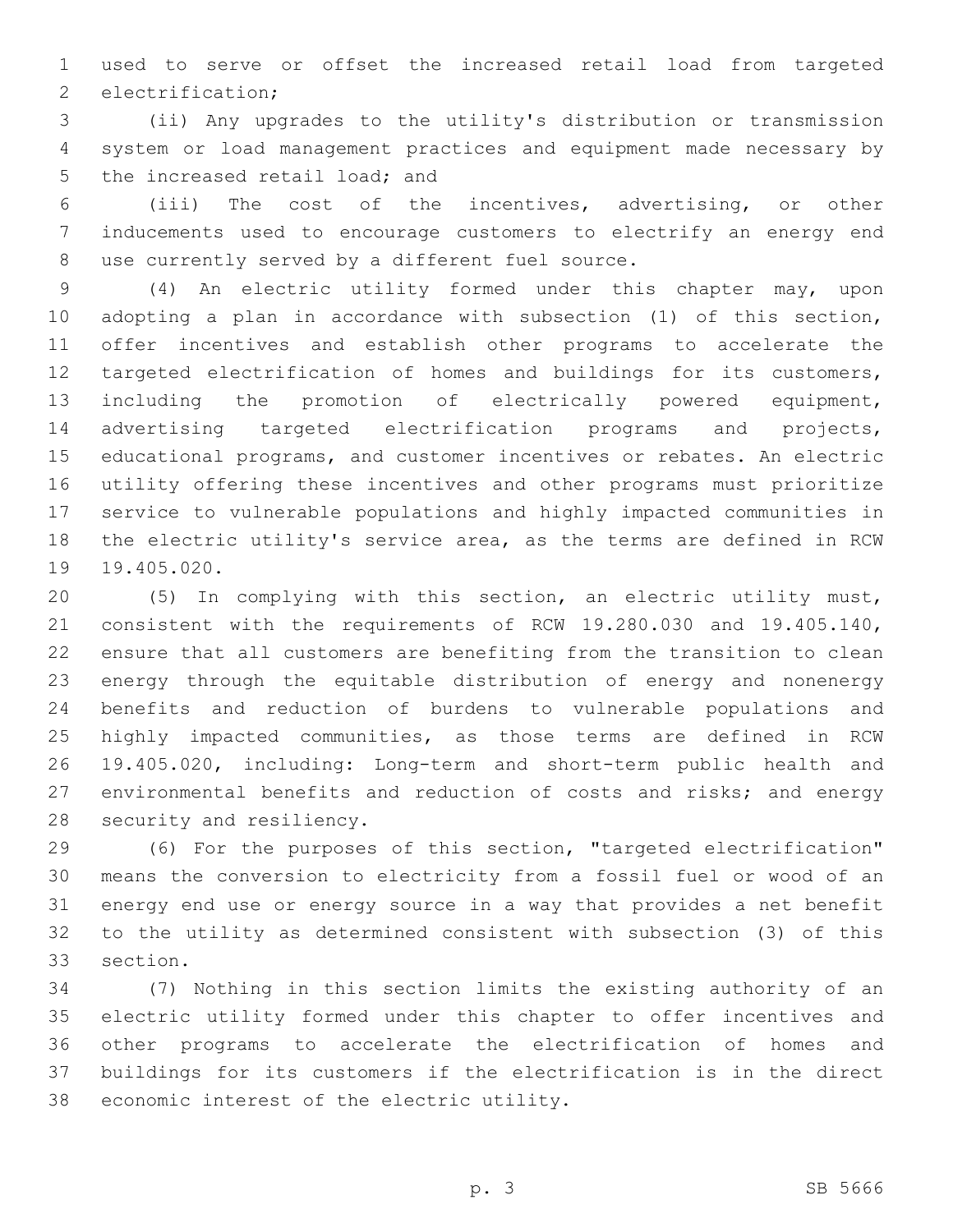NEW SECTION. **Sec. 2.** A new section is added to chapter 54.16 2 RCW to read as follows:

 (1) The commission of a public utility district may adopt a targeted electrification plan that establishes a finding that outreach and investment in the electrification of its customers' end use equipment in residential and commercial buildings will provide net benefits to the utility. Prior to adopting a targeted electrification plan, the commission of a public utility district must request public comment on the development of the plan.

 (2) A targeted electrification plan adopted under subsection (1) of this section must identify options and program schedules for the electrification of various energy end uses or energy sources.

 (3) In adopting a targeted electrification plan under subsection (1) of this section, the commission of a public utility district must determine that the sum of the benefits of an electrification option equals or exceeds the sum of its costs. As part of this determination, the commission may differentiate the level of benefits and costs accrued to highly impacted communities and vulnerable populations in the public utility district's service area, as those 20 terms are defined in RCW 19.405.020.

 (a) The benefits of targeted electrification considered by a commission may include, but are not limited to, system impacts, as 23 well as the following:

 (i) Utility revenue from increased retail load from targeted 25 electrification;

 (ii) Distribution and transmission system efficiencies resulting from demand response or other load management opportunities, including direct control and dynamic pricing, associated with the 29 increased retail load;

30 (iii) System reliability improvements;

 (iv) Indoor and outdoor air quality benefits to existing utility customers and customers from projects constructed after the effective 33 date of this section;

 (v) Reductions in greenhouse gas emissions from existing utility customers and customers from projects constructed after the effective date of this section, taking into consideration the compliance obligations of the utility under chapter 70A.65 RCW and the statewide greenhouse gas emissions limits in RCW 70A.45.020;

 (vi) Public health benefits, such as resilience to extreme heat and wildfire smoke for low-income customers, highly impacted

p. 4 SB 5666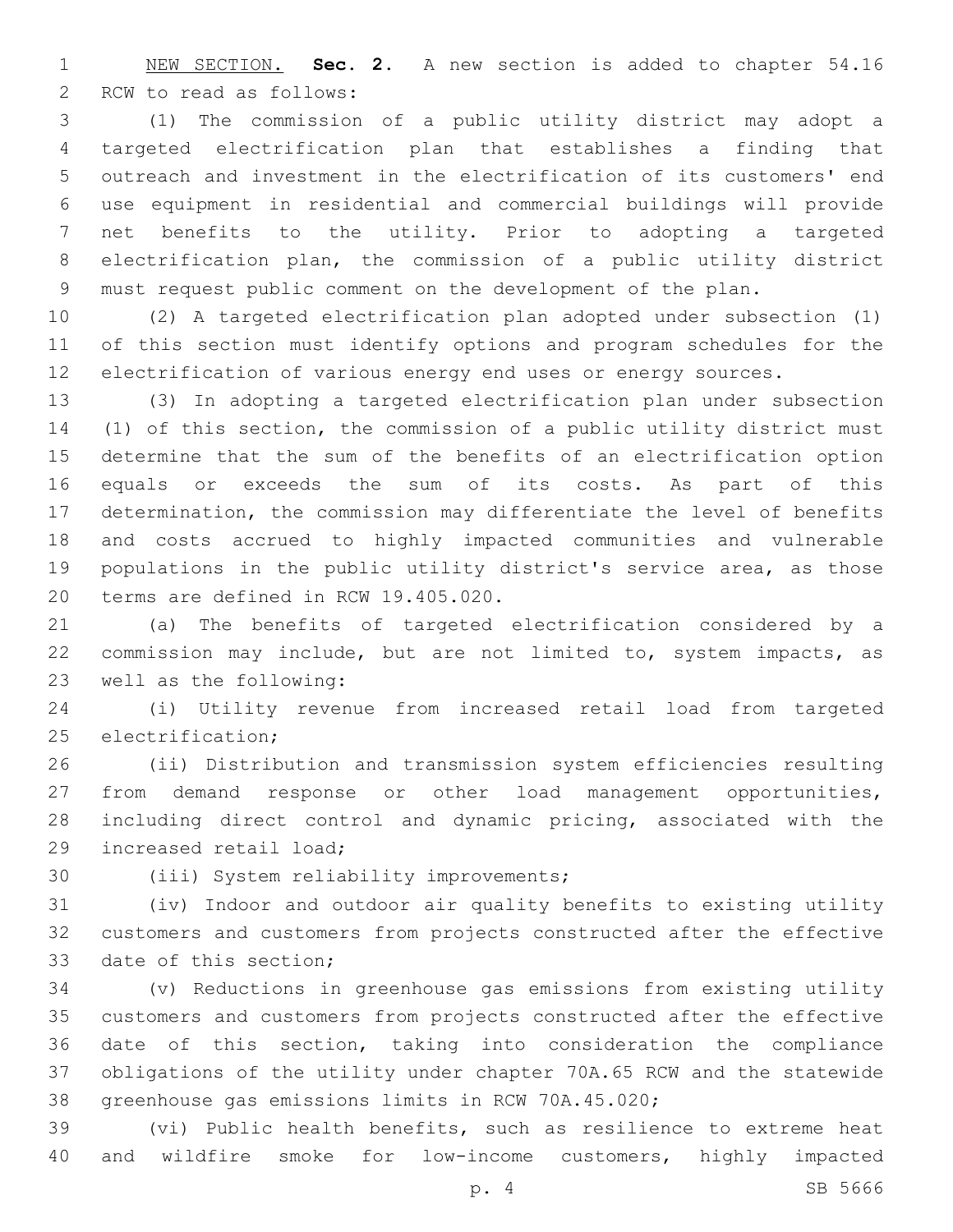communities, and vulnerable populations as those terms are defined in 2 RCW 19.405.020; and

 (vii) Other benefits identified by the commission of the public utility district.4

 (b) The costs of targeted electrification considered by a commission must include, but are not limited to:6

 (i) The electricity, which must be demonstrated to have, during the life span of the electric equipment, a lower greenhouse gas emissions profile than direct use natural gas or any other resources used to serve or offset the increased retail load from the targeted 11 electrification:

 (ii) Any upgrades to the utility's distribution or transmission system or load management practices and equipment made necessary by 14 the increased retail load; and

 (iii) The cost of the incentives, advertising, or other inducements used to encourage customers to electrify an energy end 17 use currently served by a different fuel source.

 (4) A public utility district may, upon adopting a plan in accordance with subsection (1) of this section, offer incentives and establish other programs to accelerate the targeted electrification of homes and buildings for its customers, including the promotion of electrically powered equipment, advertising targeted electrification programs and projects, educational programs, and customer incentives or rebates. A public utility district offering these incentives and other programs must prioritize service to vulnerable populations and highly impacted communities in the public utility district's service area, as those terms are defined in RCW 19.405.020.

 (5) In complying with this section, an electric utility must, consistent with the requirements of RCW 19.280.030 and 19.405.140, ensure that all customers are benefiting from the transition to clean energy through the equitable distribution of energy and nonenergy benefits and reduction of burdens to vulnerable populations and highly impacted communities, as those terms are defined in RCW 19.405.020, including: Long-term and short-term public health and environmental benefits and reduction of costs and risks; and energy 36 security and resiliency.

 (6) For the purposes of this section, "targeted electrification" means the conversion to electricity from a fossil fuel or wood of an energy end use or energy source in a way that provides a net benefit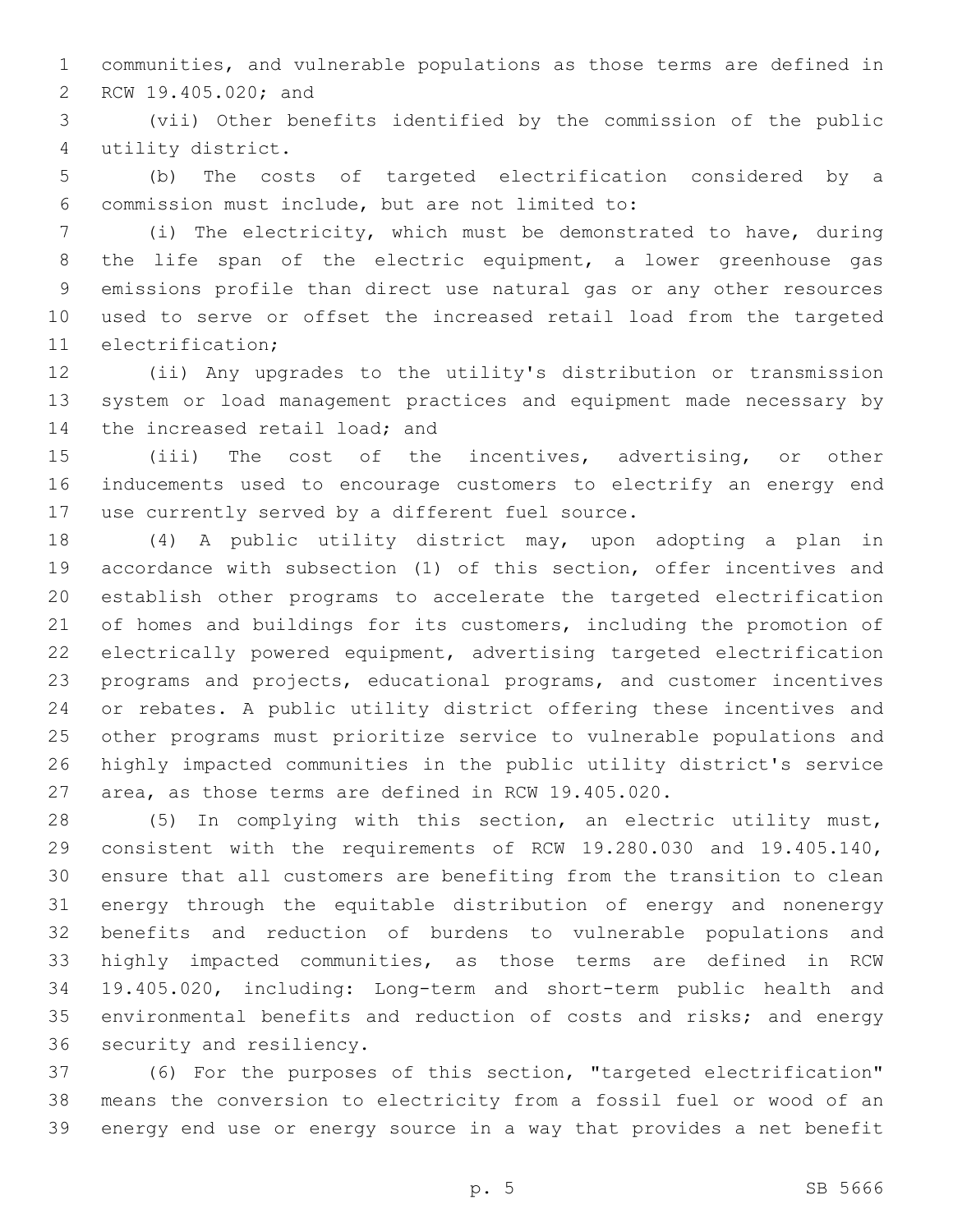to the utility as determined consistent with subsection (3) of this 2 section.

 (7) Nothing in this section limits the existing authority of the commission of a public utility district to offer incentives and other programs to accelerate the electrification of homes and buildings for its customers if the electrification is in the direct economic 7 interest of the public utility district.

 **Sec. 3.** 2007 c 349 s 1 (uncodified) is amended to read as follows:9

10 The legislature finds and declares that greenhouse ((gases)) gas 11 offset contracts, credits, and other greenhouse ((gases)) gas mitigation efforts, including targeted electrification as defined in 13 section 1 of this act, are a recognized utility purpose that confers a direct benefit on the utility's ratepayers. The legislature 15 declares that ((section 2 of this act)) RCW 35.92.430 is intended to reverse the result of *Okeson v. City of Seattle* (January 18, 2007), by expressly granting municipal utilities the statutory authority to engage in mitigation activities to offset their utility's impact on 19 the environment.

 **Sec. 4.** RCW 35.92.430 and 2007 c 349 s 2 are each amended to 21 read as follows:

 (1) A city or town authorized to acquire and operate utilities for the purpose of furnishing the city or town and its inhabitants and other persons with water, with electricity for lighting and other purposes, or with service from sewerage, stormwater, surface water, or solid waste handling facilities, may develop and make publicly 27 available a plan to reduce its greenhouse ((gases)) gas emissions or achieve no-net emissions from all sources of greenhouse gases that the utility owns, leases, uses, contracts for, or otherwise controls.

 (2) A city or town authorized to acquire and operate utilities for the purpose of furnishing the city or town and its inhabitants and other persons with water, with electricity for lighting and other purposes, or with service from sewerage, stormwater, surface water, 34 or solid waste handling facilities, may, as part of its utility operation, mitigate the environmental impacts, such as greenhouse ((gases)) gas emissions, of its operation, including any power purchases. The mitigation may include, but is not limited to, those greenhouse ((gases)) gas mitigation mechanisms recognized by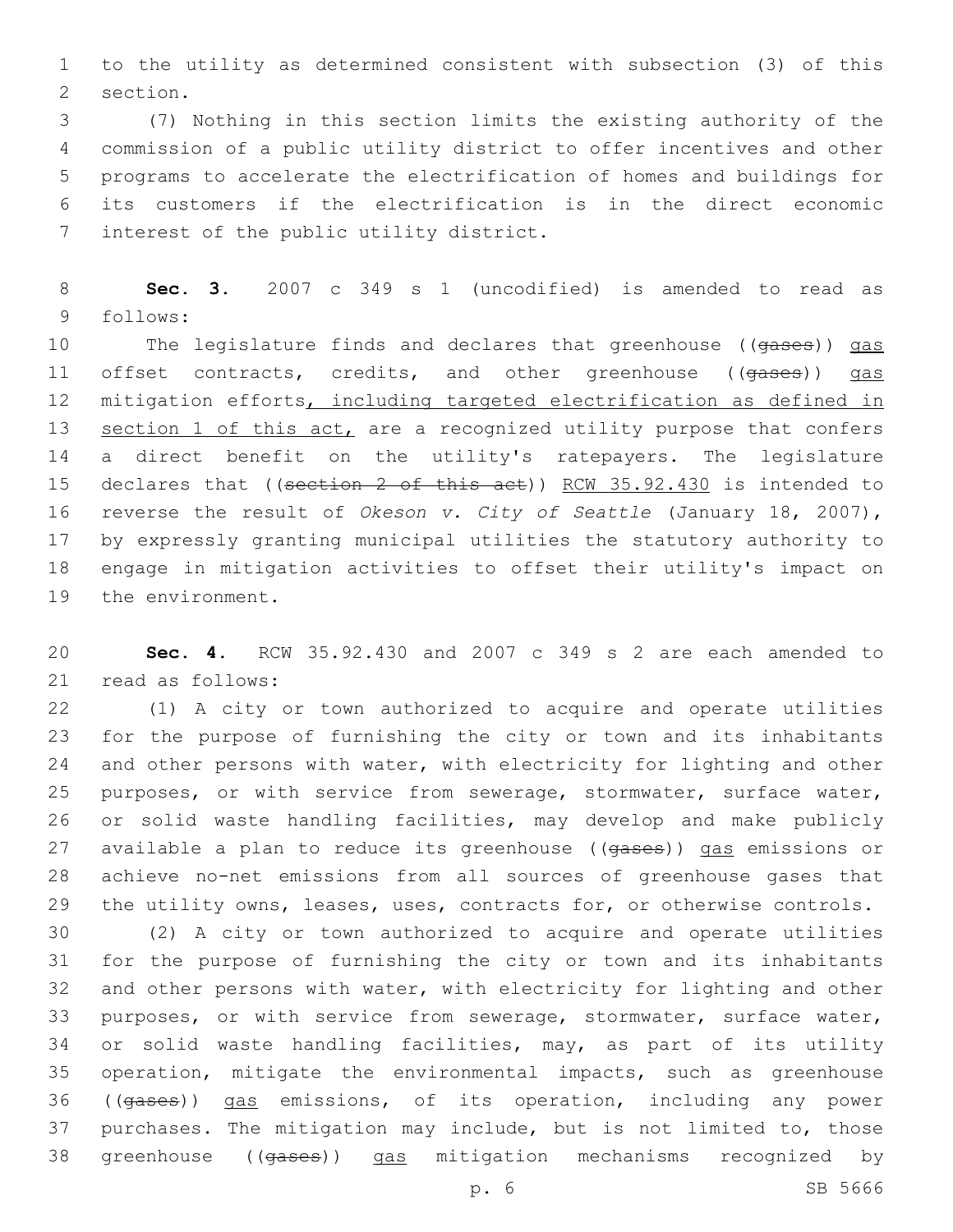independent, qualified organizations with proven experience in emissions mitigation activities. Mitigation mechanisms may include 3 the purchase, trade, and banking of greenhouse ((gases)) gas offsets 4 or credits. If a state greenhouse ((gases)) gas registry is established, a utility that has purchased, traded, or banked greenhouse ((gases)) gas mitigation mechanisms under this section shall receive credit in the registry. Mitigation may also include implementation of programs including, but not limited to, targeted electrification programs that result in quantifiable and verifiable reductions in greenhouse gas emissions from homes and buildings located in the utility's service territory. A utility may promote and advertise a greenhouse gas emissions mitigation program to its 13 ratepayers.

 **Sec. 5.** 2007 c 349 s 3 (uncodified) is amended to read as 15 follows:

16 The legislature finds and declares that greenhouse ((gases)) gas 17 offset contracts, credits, and other greenhouse ((gases)) gas mitigation efforts, including targeted electrification as defined in 19 section 1 of this act, are a recognized utility purpose that confers a direct benefit on the utility's ratepayers. The legislature 21 declares that ((section 4 of this act)) RCW 54.16.390 is intended to reverse the result of *Okeson v. City of Seattle* (January 18, 2007), by expressly granting public utility districts the statutory authority to engage in mitigation activities to offset their 25 utility's impact on the environment.

 **Sec. 6.** RCW 54.16.390 and 2007 c 349 s 4 are each amended to read as follows:27

 (1) A public utility district may develop and make publicly 29 available a plan for the district to reduce its greenhouse ((gases)) gas emissions or achieve no-net emissions from all sources of greenhouse gases that the district owns, leases, uses, contracts for, 32 or otherwise controls.

 (2) A public utility district may, as part of its utility operation, mitigate the environmental impacts, such as greenhouse 35 ((gases)) gas emissions, of its operation and any power purchases. Mitigation may include, but is not limited to, those greenhouse ((gases)) gas mitigation mechanisms recognized by independent, qualified organizations with proven experience in emissions